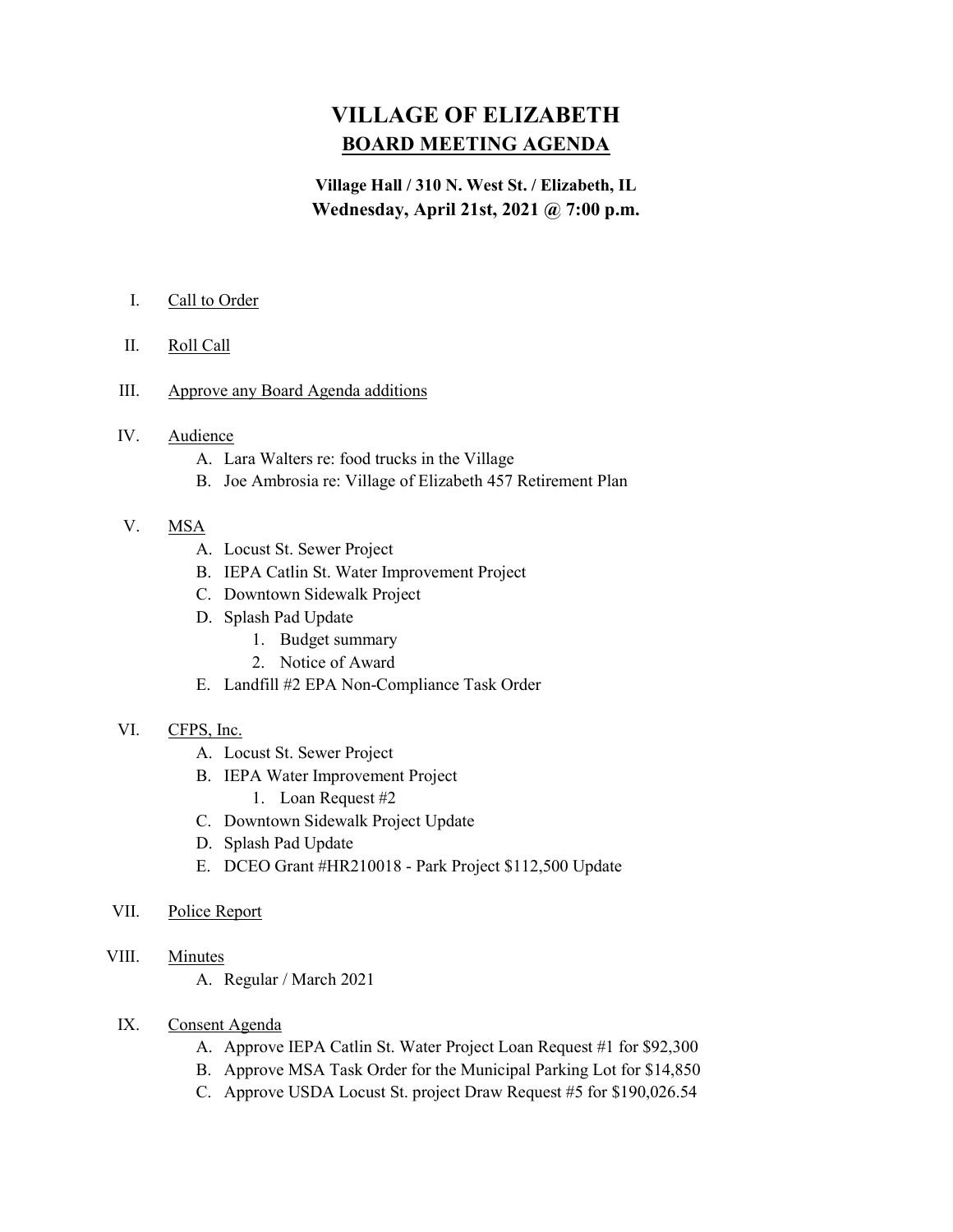- D. Approve Mississippi Valley Tree quote for Emerald Ash Borer of \$924
- E. Approve Village Park playground equipment quote from Team Reil of \$14,048 (\$10,000 will be paid from grant money, \$4,048 from Village funds)
- F. Approve donation to the Elizabeth Food Basket for \$4,670.31
- G. Approve TIF payout for Wurster Storage of \$2,768/year for 5 years (total payout of \$13,843)
- H. Approve the payment to Howard Masonry for supplies/materials for the Veterans Memorial in the amount of \$3,045
- I. Approve the Home to Market Act
- J. Approve the fireworks "rain date" for Freedom Fest of 7/2
- X. Finances
	- A. Treasurer's Report
	- B. Payment of Bills
	- C. Budget

#### XI. Committee Reports

- A. Public Works
- B. Administrative
- C. Economic Development

### XII. Attorney Comments

- A. Discussion and possible action to approve amended Ordinance 7-2-4 (to account for "no parking" area by Hwy 20 Brewing Co.)
- B. Update on IDOT Hwy 20 Maintenance agreement
- XIII. Old Business (Other than Committee Mtg Minutes/Consent Agenda)
	- A. Apple River Fort annexation update
	- B. Anonymous Grant (\$50,000) update
	- C. IEPA Non-Compliance Letter

#### XIV. New Business (Other than Committee Mtg Minutes/Consent Agenda)

- A. Discussion and possible action to approve the Ordinance to vacate Illinois St. (undeveloped section behind E. Chicago St.)
- B. Approve final plans for new Village Hall from BECreative
- C. Approve the updated estimate from Lange sign for the Veteran's Memorial for \$5,044 (at the Admin meeting this month we approve the estimate for \$2,522 but was for only one wing; we need two wings)
- D. Discussion and possible action on the Sidewalk Cost Share application & invoice for reimbursement at 100 E. Poplar (\$442.50-Jackson Concrete)
- E. "Day of Action" ideas for volunteers to complete within the Village (sponsored by United Way) to take place on 6/24 \*NEED TO SUBMIT IDEAS BY 4/23\*
- F. Discussion and possible action on the TIF Redevelopment Agreement for Wurster Storage, LLC